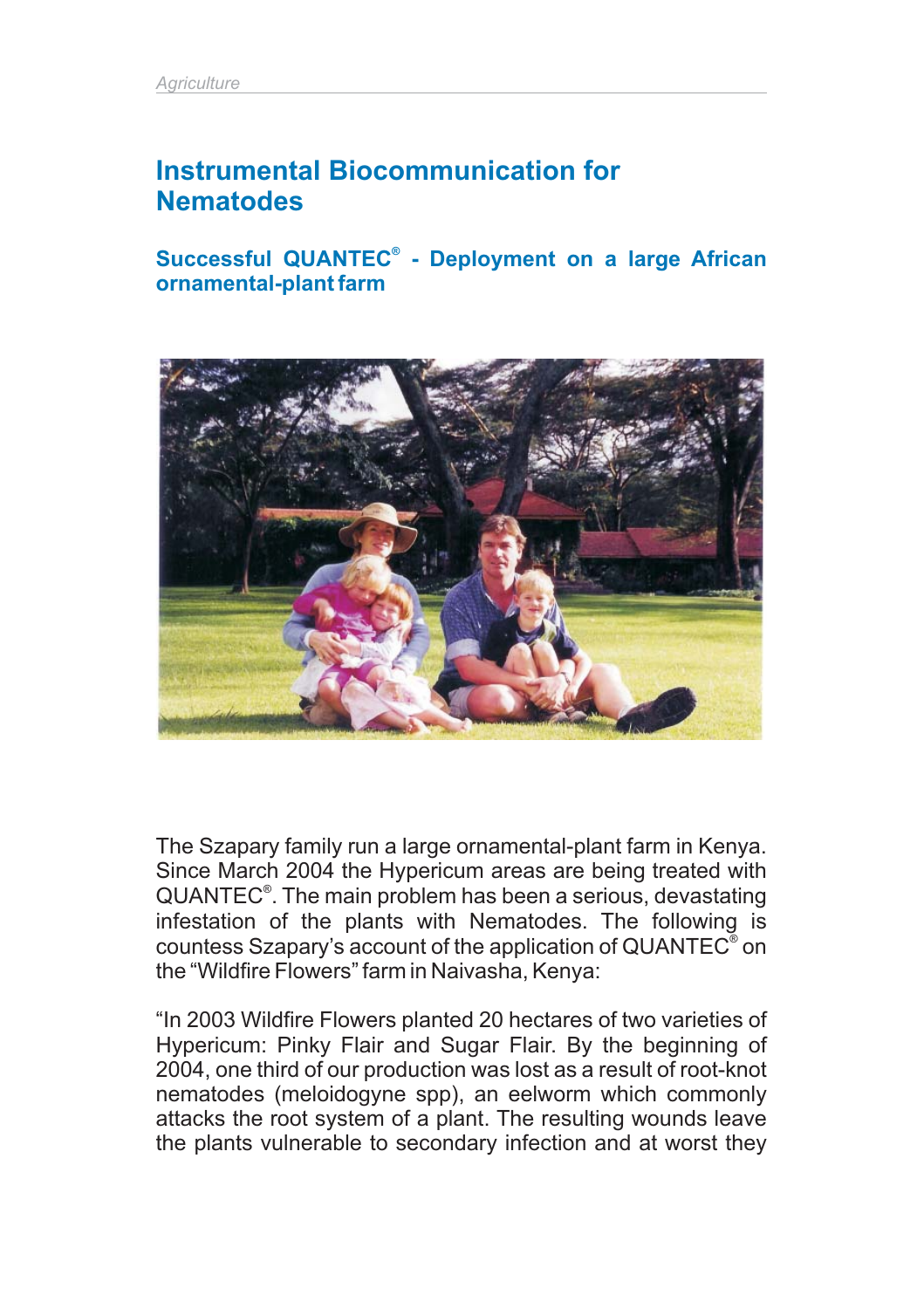can kill the entire plant. Urgent action was essential to prevent the entire crop from being destroyed.

Hypericum is a cut flower, which is harvested from a mother bush. It is particularly sensitive to nematode attacks, especially in Naivasha's light volcanic soil with little clay content. Prior to planting Hypericum, we had little experience of nematodes, but we soon began to see their effects. Large oval areas of stunted growth appeared in the fields, leading to the eventual death of many of the plants, usually at cut-back stage.



*Damaged Hypericum-Radix*

Our initial fight against nematodes was conventional. We had regular programmes with intensive applications of chemical nematicides (Nemacur, Temik, Vydate, Rugby), with no discernible improving effect. In no time, the nematode problem had spiralled out of control.



*Affected area with healthy plants in the background*

By March 2004 we started using QUANTEC<sup>®</sup>. At the same time, Wildfire began a programme of soil treatments involving biological products only. We no longer use agrochemicals to treat the soil.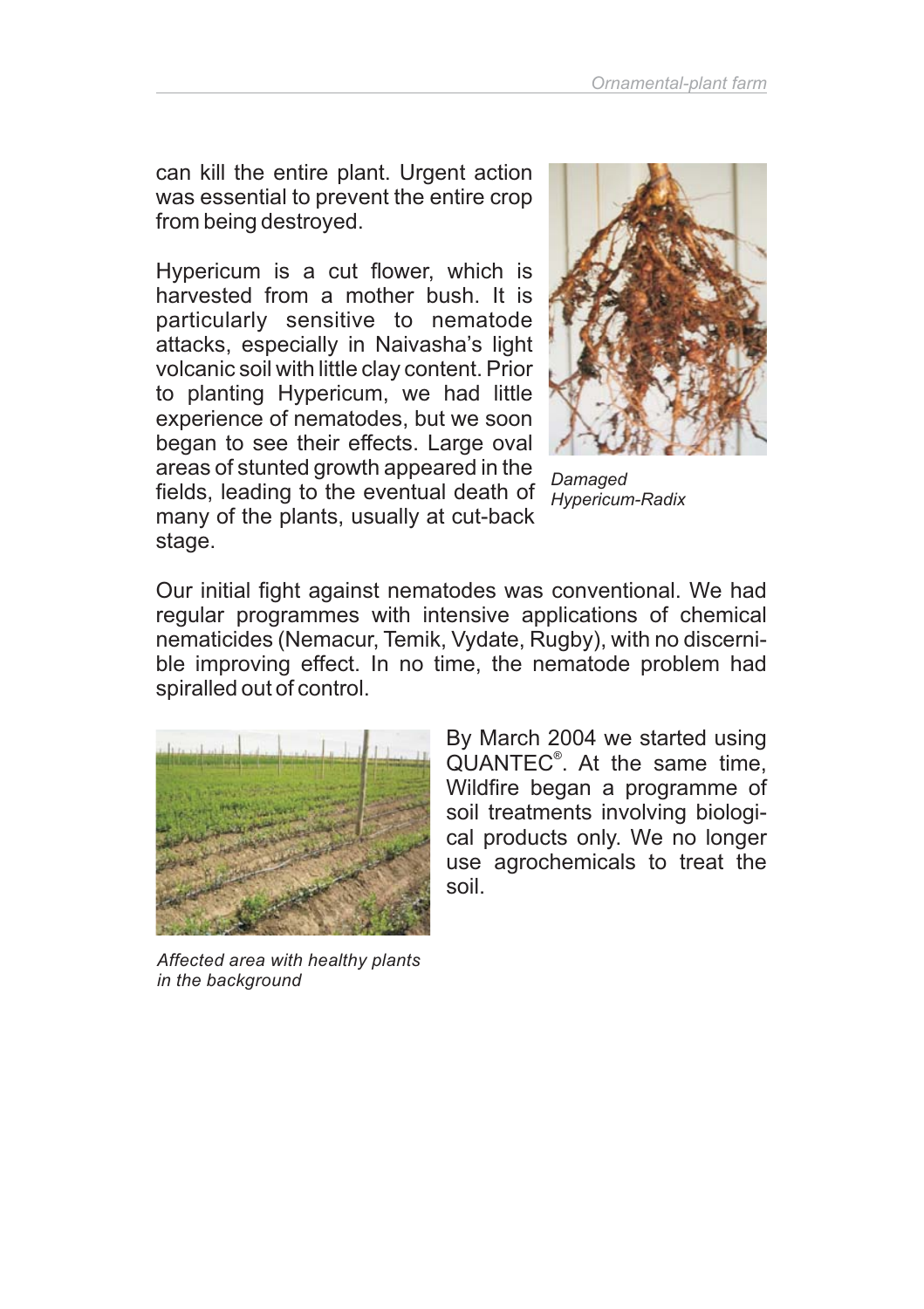### **QUANTEC analysis ®**

The Hypericum area of Wildfire is divided into numbered fields, registered on a gps survey map. For the QUANTEC<sup>®</sup> analysis, each field received a separate healing sheet and underwent its own analysis and treatment.

We created a programme of extremely detailed affirmations for each stage of the Hypericum life cycle, starting with the soil as the perfect host for the seedling, through the various stages of growth, leading to the cutting stage and the perfect handling of the flowers from grading hall, packing, travel, unpacking, auction and final destination. At every stage we described the perfect flower in perfect condition in the perfect environment giving total satisfaction and long shelf-life.

Each field then received appropriate treatment after its unique analysis. The programmes run for an average of 2 months before a new analysis is done, with its adjusted treatment.

Regular soil samples were sent to Holland for nematode analysis in the form of a count.

### **Conclusion . . .**

We have been using a combination of QUANTEC<sup>®</sup> and biological treatments on the farm since March 2004. The results are very, very positive. The overall impression is that the entire farm has undergone change on a significant level. Re-growth has substantially improved.



Nematode counts are down to acceptable levels on most fields, with some exceptions, but the plants seem to be able to cope with the nematode pressure in these fields.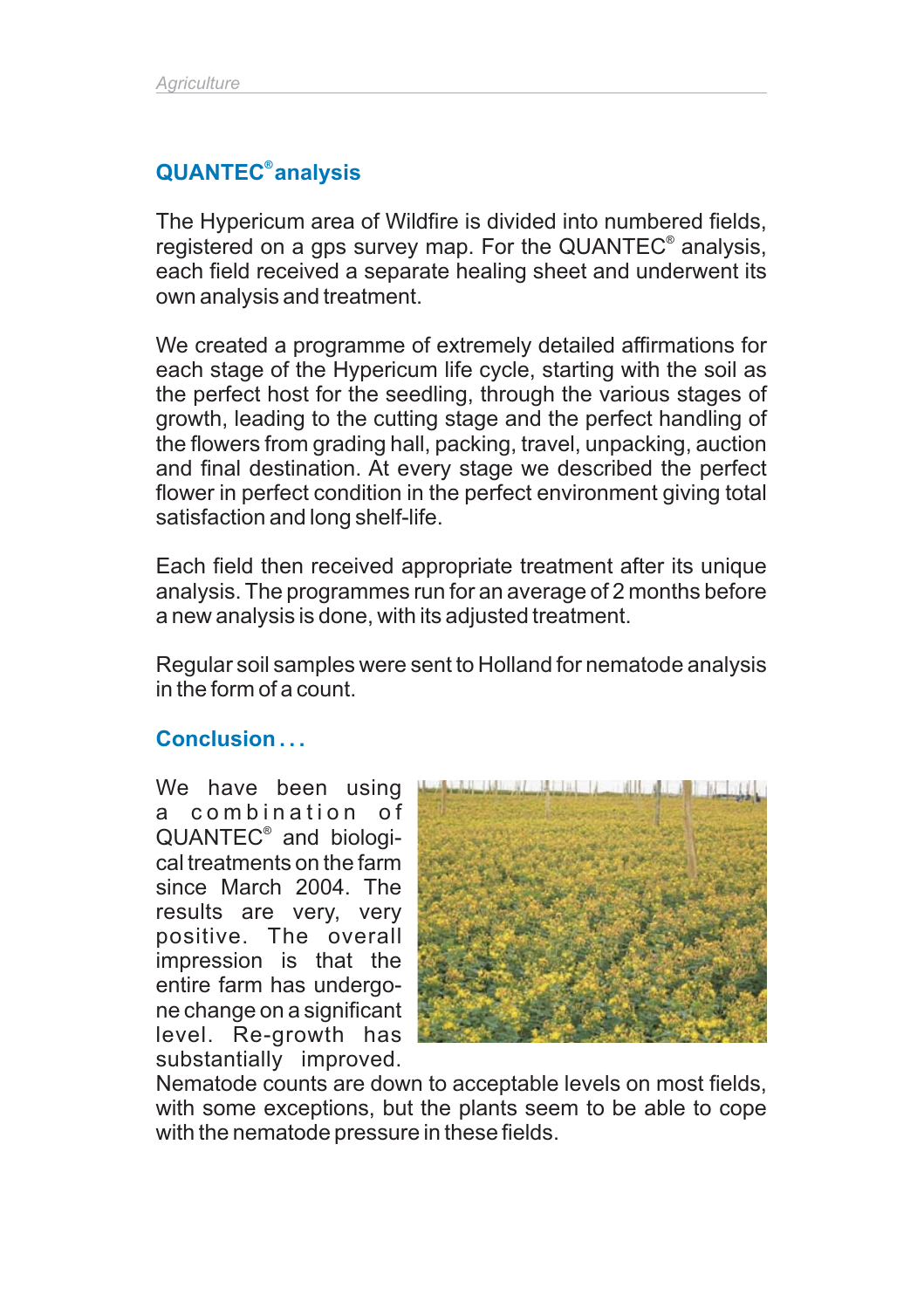In one particular individual field, the nematode count since the start of the treatments has actually gone up, although curiously, the yield and quality produced per hectare in this field is the best that Wildfire has ever produced.



The latest quality reports from the market suggest that there have been marked improvements in the crop's general appearance, including increase of berry size, improved colour of berry, improved resistance to travel, and faster recovery after travel.

Although QUANTEC<sup>®</sup> is not the only new treatment on our farm, we are in no doubt that a great change has taken place since we started using it."

## **Concluding Considerations**

In the here-illustrated case the highly toxic chemical agents had no impact at all. For this reason the about-turn to biological measures was an economic necessity. The effect of QUANTEC $^\circ$ in association with biological measures convinced impressively. In contrast to traditional approaches, which abide by the causal approach and see the magnitude of the Nematode infestation as the actual problem, the biological approach is more sophisticated when considering the information at hand. As reported by the Szaparys, the plants in the few fields where the Nematode count remained high were still able to cope. As if someone on-high wanted to call attention to the fact that it's not about getting rid of the problem, rather more about thinking in terms of solutions: of all fields, the field with the highest Nematode infestation yielded a record harvest. Maybe the plants in this field were, due to the very high Nematode infestation, given special protection and invigoration from QUANTEC $^{\circ}$  and therefore could produce the largest and best-quality harvest yet.